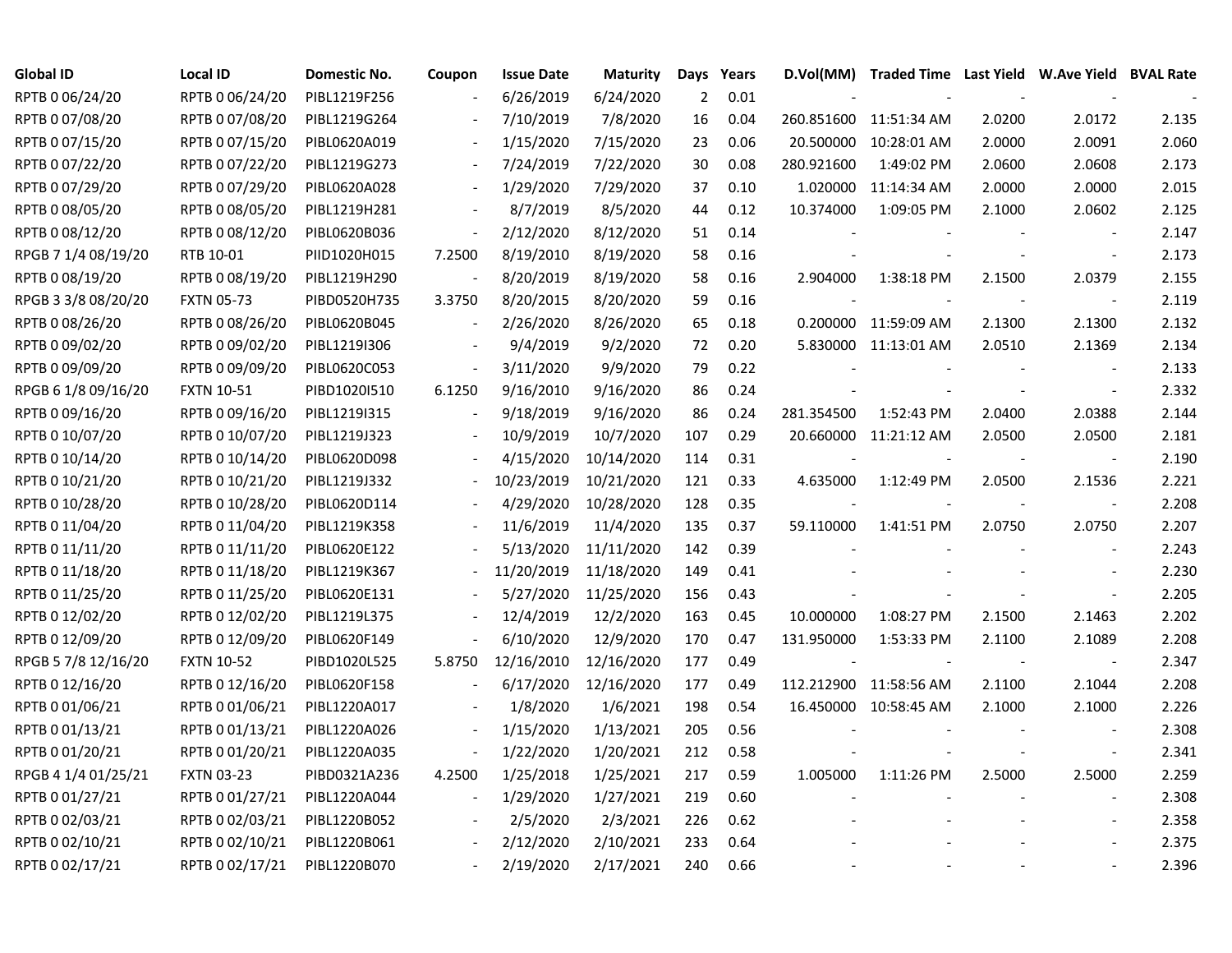| <b>Global ID</b>     | <b>Local ID</b>   | Domestic No. | Coupon                   | <b>Issue Date</b> | <b>Maturity</b> | Days | Years |                          | D.Vol(MM) Traded Time Last Yield W.Ave Yield BVAL Rate |        |                          |       |
|----------------------|-------------------|--------------|--------------------------|-------------------|-----------------|------|-------|--------------------------|--------------------------------------------------------|--------|--------------------------|-------|
| RPTB 0 02/24/21      | RPTB 0 02/24/21   | PIBL1220B089 |                          | 2/26/2020         | 2/24/2021       | 247  | 0.68  |                          |                                                        |        |                          | 2.277 |
| RPGB 7 3/8 03/03/21  | RTB 10-02         | PIID1021C027 | 7.3750                   | 3/3/2011          | 3/3/2021        | 254  | 0.70  |                          |                                                        |        |                          | 2.331 |
| RPTB 0 03/03/21      | RPTB 0 03/03/21   | PIBL1220C097 |                          | 3/4/2020          | 3/3/2021        | 254  | 0.70  | 0.650000                 | 1:10:14 PM                                             | 2.4500 | 2.4500                   | 2.430 |
| RPTB 0 03/10/21      | RPTB 0 03/10/21   | PIBL1220C104 | $\overline{\phantom{a}}$ | 3/11/2020         | 3/10/2021       | 261  | 0.72  |                          |                                                        |        |                          | 2.449 |
| RPTB 0 03/17/21      | RPTB 0 03/17/21   | PIBL1220C113 | $\overline{\phantom{a}}$ | 3/18/2020         | 3/17/2021       | 268  | 0.73  |                          |                                                        |        |                          | 2.504 |
| RPGB 3 1/2 03/20/21  | <b>FXTN 07-57</b> | PIBD0721C574 | 3.5000                   | 3/20/2014         | 3/20/2021       | 271  | 0.74  | 10.168000                | 1:01:21 PM                                             | 2.4000 | 2.3902                   | 2.449 |
| RPTB 0 04/07/21      | RPTB 0 04/07/21   | PIBL1220D149 | $\overline{\phantom{a}}$ | 4/8/2020          | 4/7/2021        | 289  | 0.79  | 15.863000                | 1:11:30 PM                                             | 2.0000 | 2.1870                   | 2.535 |
| RPTB 0 04/14/21      | RPTB 0 04/14/21   | PIBL1220D158 | $\sim$                   | 4/15/2020         | 4/14/2021       | 296  | 0.81  |                          |                                                        |        |                          | 2.550 |
| RPTB 0 04/21/21      | RPTB 0 04/21/21   | PIBL1220D167 | $\blacksquare$           | 4/22/2020         | 4/21/2021       | 303  | 0.83  |                          | 1042.682000 10:26:07 AM                                | 2.3850 | 2.3850                   | 2.576 |
| RPGB 6 1/2 04/28/21  | <b>FXTN 10-53</b> | PIBD1021D531 | 6.5000                   | 4/28/2011         | 4/28/2021       | 310  | 0.85  |                          |                                                        |        | $\overline{\phantom{a}}$ | 2.640 |
| RPTB 0 04/28/21      | RPTB 0 04/28/21   | PIBL1220D176 | $\blacksquare$           | 4/29/2020         | 4/28/2021       | 310  | 0.85  |                          | 1000.000000 10:17:49 AM                                | 2.3850 | 2.3850                   | 2.578 |
| RPTB 0 05/05/21      | RPTB 0 05/05/21   | PIBL1220E184 |                          | 5/6/2020          | 5/5/2021        | 317  | 0.87  |                          | 564.100000 10:54:02 AM                                 | 2.4000 | 2.3999                   | 2.609 |
| RPTB 0 05/12/21      | RPTB 0 05/12/21   | PIBL1220E193 | $\overline{\phantom{a}}$ | 5/13/2020         | 5/12/2021       | 324  | 0.89  |                          |                                                        |        | $\overline{\phantom{a}}$ | 2.564 |
| RPTB 0 05/19/21      | RPTB 0 05/19/21   | PIBL1220E200 |                          | 5/20/2020         | 5/19/2021       | 331  | 0.91  |                          | 16.000000 10:33:29 AM                                  | 2.4000 | 2.4000                   | 2.602 |
| RPTB 0 05/26/21      | RPTB 0 05/26/21   | PIBL1220E219 |                          | 5/27/2020         | 5/26/2021       | 338  | 0.93  | 633.849000               | 10:49:28 AM                                            | 2.3250 | 2.3996                   | 2.583 |
| RPTB 0 06/02/21      | RPTB 0 06/02/21   | PIBL1220F227 |                          | 6/3/2020          | 6/2/2021        | 345  | 0.95  | 93.000000                | 10:04:15 AM                                            | 2.3700 | 2.3700                   | 2.573 |
| RPTB 0 06/09/21      | RPTB 0 06/09/21   | PIBL1220F236 | $\overline{\phantom{a}}$ | 6/10/2020         | 6/9/2021        | 352  | 0.96  | 66.594000                | 1:54:39 PM                                             | 2.3750 | 2.3739                   | 2.574 |
| RPGB 4 7/8 06/13/21  | RTB 03-09         | PIID0321F092 | 4.8750                   | 6/13/2018         | 6/13/2021       | 356  | 0.98  | 140.000000               | 11:22:20 AM                                            | 2.4300 | 2.4235                   | 2.479 |
| RPTB 0 06/16/21      | RPTB 0 06/16/21   | PIBL1220F245 |                          | 6/17/2020         | 6/16/2021       | 359  | 0.98  | 312.437000               | 1:50:35 PM                                             | 2.3350 | 2.3584                   | 2.552 |
| RPGB 5 3/4 10/20/21  | RTB 10-03         | PIID1021J039 | 5.7500                   | 10/20/2011        | 10/20/2021      | 485  | 1.33  |                          |                                                        |        | $\overline{\phantom{a}}$ | 2.520 |
| RPGB 5 3/4 11/24/21  | <b>FXTN 10-55</b> | PIBD1021K551 | 5.7500                   | 11/24/2011        | 11/24/2021      | 520  | 1.42  |                          |                                                        |        |                          | 2.537 |
| RPGB 6 3/8 01/19/22  | <b>FXTN 10-54</b> | PIBD1022G545 | 6.3750                   | 7/19/2011         | 1/19/2022       | 576  | 1.58  |                          |                                                        |        |                          | 2.571 |
| RPGB 4 01/26/22      | <b>FXTN 05-74</b> | PIBD0522A747 | 4.0000                   | 1/26/2017         | 1/26/2022       | 583  | 1.60  |                          |                                                        |        | $\blacksquare$           | 2.588 |
| RPGB 15 03/14/22     | <b>FXTN 20-02</b> | PIBD2022C021 | 15.0000                  | 3/14/2002         | 3/14/2022       | 630  | 1.73  |                          |                                                        |        | $\overline{\phantom{a}}$ | 2.589 |
| RPGB 4 3/4 07/04/22  | <b>FXTN 03-24</b> | PIBD0322G247 | 4.7500                   | 7/4/2019          | 7/4/2022        | 742  | 2.03  |                          |                                                        |        | $\overline{\phantom{a}}$ | 2.668 |
| RPGB 4 7/8 08/02/22  | <b>FXTN 10-56</b> | PIBD1022H562 | 4.8750                   | 8/2/2012          | 8/2/2022        | 771  | 2.11  |                          |                                                        |        |                          | 2.659 |
| RPGB 4 3/4 09/13/22  | <b>FXTN 10-57</b> | PIBD1022I570 | 4.7500                   | 9/13/2012         | 9/13/2022       | 813  | 2.23  |                          |                                                        |        | $\overline{a}$           | 2.666 |
| RPGB 12 3/4 10/17/22 | <b>FXTN 20-03</b> | PIBD2022J033 | 12.7500                  | 10/17/2002        | 10/17/2022      | 847  | 2.32  |                          |                                                        |        |                          | 2.678 |
| RPGB 4 5/8 12/04/22  | RTB 05-11         | PIID0522L114 | 4.6250                   | 12/4/2017         | 12/4/2022       | 895  | 2.45  |                          | 9.800000 11:41:26 AM                                   | 2.6350 | 2.6322                   | 2.686 |
| RPGB 4 12/06/22      | <b>FXTN 10-58</b> | PIBD1022L585 | 4.0000                   | 12/6/2012         | 12/6/2022       | 897  | 2.46  |                          |                                                        |        | $\overline{\phantom{a}}$ | 2.696 |
| RPGB 4 3/8 02/11/23  | RTB 03-10         | PIID0323B101 | 4.3750                   | 2/11/2020         | 2/11/2023       | 964  | 2.64  | 2406.300000              | 1:59:50 PM                                             | 2.6250 | 2.6193                   | 2.663 |
| RPGB 13 02/20/23     | <b>FXTN 20-04</b> | PIBD2023B048 | 13.0000                  | 2/20/2003         | 2/20/2023       | 973  | 2.66  |                          |                                                        |        | $\blacksquare$           | 2.723 |
| RPGB 5 1/2 03/08/23  | <b>FXTN 05-75</b> | PIBD0523C752 | 5.5000                   | 3/8/2018          | 3/8/2023        | 989  | 2.71  |                          |                                                        |        | $\overline{\phantom{a}}$ | 2.710 |
| RPGB 3 1/2 04/21/23  | <b>FXTN 07-58</b> | PIBD0723D588 | 3.5000                   | 4/21/2016         | 4/21/2023 1,033 |      | 2.83  |                          | 300.000000 10:32:55 AM                                 | 2.6900 | 2.6900                   | 2.736 |
| RPGB 11 7/8 05/29/23 | <b>FXTN 20-05</b> | PIBD2023E054 | 11.8750                  | 5/29/2003         | 5/29/2023 1,071 |      | 2.93  | $\overline{\phantom{a}}$ |                                                        |        |                          | 2.758 |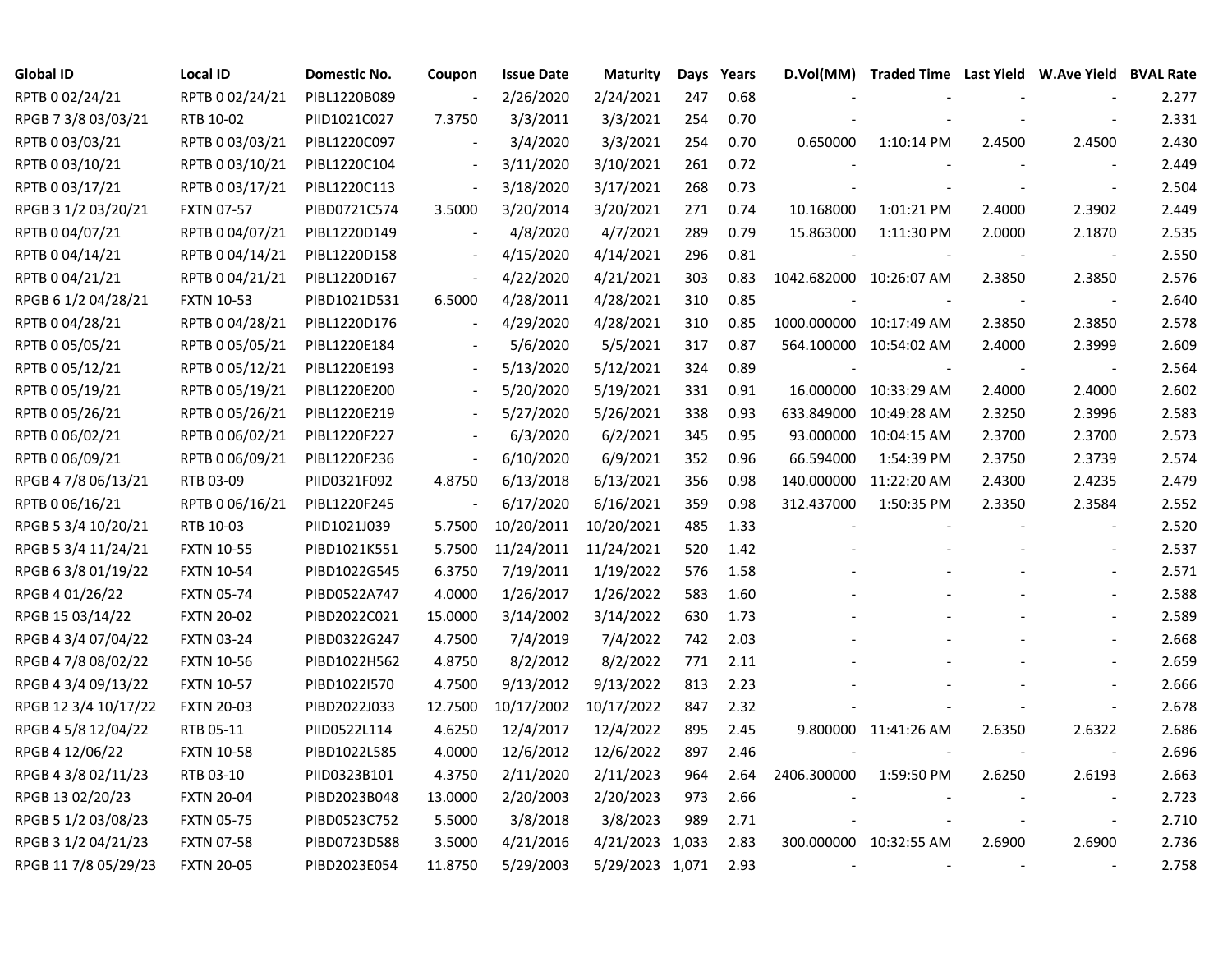| <b>Global ID</b>     | <b>Local ID</b>   | Domestic No. | Coupon  | <b>Issue Date</b> | <b>Maturity</b>        | Days | Years | D.Vol(MM)   |                        |        | Traded Time Last Yield W.Ave Yield BVAL Rate |       |
|----------------------|-------------------|--------------|---------|-------------------|------------------------|------|-------|-------------|------------------------|--------|----------------------------------------------|-------|
| RPGB 3 1/4 08/15/23  | RTB 10-04         | PIID1023H046 | 3.2500  | 8/15/2013         | 8/15/2023 1,149        |      | 3.15  | 8.500000    | 1:35:53 PM             | 2.9000 | 2.8471                                       | 2.816 |
| RPGB 11 3/8 10/23/23 | <b>FXTN 20-06</b> | PIBD2023J068 | 11.3750 | 10/23/2003        | 10/23/2023 1,218       |      | 3.34  |             |                        |        |                                              | 2.801 |
| RPGB 6 1/4 03/12/24  | RTB 05-12         | PIID0524C129 | 6.2500  | 3/12/2019         | 3/12/2024 1,359        |      | 3.72  |             |                        |        |                                              | 2.826 |
| RPGB 4 1/2 04/20/24  | <b>FXTN 07-59</b> | PIBD0724D595 | 4.5000  | 4/20/2017         | 4/20/2024 1,398        |      | 3.83  |             |                        |        | $\overline{\phantom{a}}$                     | 2.854 |
| RPGB 12 3/8 06/03/24 | <b>FXTN 20-07</b> | PIBD2024F075 | 12.3750 | 6/3/2004          | 6/3/2024 1,442         |      | 3.95  |             |                        |        | $\overline{\phantom{a}}$                     | 2.865 |
| RPGB 12 7/8 08/05/24 | <b>FXTN 20-08</b> | PIBD2024H086 | 12.8750 | 8/5/2004          | 8/5/2024 1,505         |      | 4.12  |             |                        |        | $\blacksquare$                               | 2.882 |
| RPGB 4 1/8 08/20/24  | <b>FXTN 10-59</b> | PIBD1024H595 | 4.1250  | 8/20/2014         | 8/20/2024 1,520        |      | 4.16  |             |                        |        | $\overline{\phantom{a}}$                     | 2.915 |
| RPGB 4 1/4 10/17/24  | <b>FXTN 05-76</b> | PIBD0524J762 | 4.2500  | 10/17/2019        | 10/17/2024 1,578       |      | 4.32  |             |                        |        |                                              | 2.843 |
| RPGB 13 3/4 11/11/24 | <b>FXTN 20-09</b> | PIBD2024K091 | 13.7500 | 11/11/2004        | 11/11/2024 1,603       |      | 4.39  |             |                        |        | $\sim$                                       | 2.909 |
| RPGB 5 3/4 04/12/25  | <b>FXTN 07-61</b> | PIBD0725D618 | 5.7500  | 4/12/2018         | 4/12/2025 1,755        |      | 4.81  |             | 480.900000 11:53:29 AM | 2.9250 | 2.9250                                       | 2.966 |
| RPGB 12 1/8 04/14/25 | <b>FXTN 20-10</b> | PIBD2025D103 | 12.1250 | 4/14/2005         | 4/14/2025 1,757        |      | 4.81  |             |                        |        | $\overline{\phantom{a}}$                     | 2.950 |
| RPGB 3 5/8 09/09/25  | <b>FXTN 10-60</b> | PIBD1025I608 | 3.6250  | 9/9/2015          | 9/9/2025 1,905         |      | 5.22  | 2998.000000 | 1:33:25 PM             | 3.1500 | 3.0287                                       | 3.185 |
| RPGB 12 1/8 10/20/25 | <b>FXTN 20-11</b> | PIBD2025J116 | 12.1250 | 10/20/2005        | 10/20/2025 1,946       |      | 5.33  |             |                        |        | $\sim$                                       | 3.003 |
| RPGB 18 1/4 11/29/25 | <b>FXTN 25-01</b> | PIBD2525K015 | 18.2500 | 11/29/2000        | 11/29/2025 1,986       |      | 5.44  |             |                        |        |                                              | 3.014 |
| RPGB 10 1/4 01/19/26 | <b>FXTN 20-12</b> | PIBD2026A122 | 10.2500 | 1/19/2006         | 1/19/2026 2,037        |      | 5.58  |             |                        |        |                                              | 3.028 |
| RPGB 6 1/4 02/14/26  | <b>FXTN 07-62</b> | PIBD0726B627 | 6.2500  | 2/14/2019         | 2/14/2026 2,063        |      | 5.65  |             | 437.500000 11:45:50 AM | 3.1400 | 3.0096                                       | 2.983 |
| RPGB 3 1/2 09/20/26  | RTB 10-05         | PIID1026I057 | 3.5000  | 9/20/2016         | 9/20/2026 2,281        |      | 6.25  | 0.400000    | 1:40:05 PM             | 3.1500 | 3.2375                                       | 3.159 |
| RPGB 6 1/4 10/20/26  | RTB 15-01         | PIID1526J019 | 6.2500  | 10/20/2011        | 10/20/2026 2,311       |      | 6.33  |             |                        |        | $\overline{\phantom{a}}$                     | 3.130 |
| RPGB 8 12/07/26      | <b>FXTN 20-13</b> | PIBD2026L139 | 8.0000  | 12/7/2006         | 12/7/2026 2,359        |      | 6.46  |             |                        |        | $\blacksquare$                               | 3.119 |
| RPGB 5 3/8 03/01/27  | RTB 15-02         | PIID1527C023 | 5.3750  | 3/1/2012          | 3/1/2027 2,443         |      | 6.69  |             |                        |        | $\overline{\phantom{a}}$                     | 3.305 |
| RPGB 4 3/4 05/04/27  | FXTN 10-61        | PIBD1027E617 | 4.7500  | 5/4/2017          | 5/4/2027 2,507         |      | 6.86  | 2.000000    | 1:07:21 PM             | 3.3750 | 3.3750                                       | 3.219 |
| RPGB 8 5/8 09/06/27  | <b>FXTN 20-14</b> | PIBD2027I140 | 8.6250  | 9/6/2007          | 9/6/2027 2,632         |      | 7.21  |             |                        |        | $\blacksquare$                               | 3.194 |
| RPGB 6 1/4 03/22/28  | <b>FXTN 10-63</b> | PIBD1028C635 | 6.2500  | 3/22/2018         | 3/22/2028 2,830        |      | 7.75  | 20.000000   | 9:48:47 AM             | 3.3000 | 3.3000                                       | 3.262 |
| RPGB 9 1/2 12/04/28  | <b>FXTN 20-15</b> | PIBD2028L151 | 9.5000  | 12/4/2008         | 12/4/2028 3,087        |      | 8.45  |             |                        |        | $\overline{\phantom{a}}$                     | 3.298 |
| RPGB 6 7/8 01/10/29  | <b>FXTN 10-64</b> | PIBD1029A644 | 6.8750  | 1/10/2019         | 1/10/2029 3,124        |      | 8.55  | 646.310000  | 1:12:50 PM             | 3.3000 | 3.3031                                       | 3.318 |
| RPGB 8 3/4 05/27/30  | <b>FXTN 20-16</b> | PIBD2030E166 | 8.7500  | 5/27/2010         | 5/27/2030 3,626        |      | 9.93  |             |                        |        | $\sim$                                       | 3.365 |
| RPGB 12 1/2 07/28/30 | <b>FXTN 25-02</b> | PIBD2530G029 | 12.5000 | 7/28/2005         | 7/28/2030 3,688 10.10  |      |       |             |                        |        | $\blacksquare$                               | 3.402 |
| RPGB 11 1/4 01/26/31 | <b>FXTN 25-03</b> | PIBD2531A032 | 11.2500 | 1/26/2006         | 1/26/2031 3,870 10.60  |      |       |             |                        |        | $\overline{\phantom{a}}$                     | 3.432 |
| RPGB 8 07/19/31      | <b>FXTN 20-17</b> | PIBD2031G171 | 8.0000  | 7/19/2011         | 7/19/2031 4,044 11.07  |      |       |             | 150.000000 11:06:56 AM | 3.4400 | 3.4467                                       | 3.439 |
| RPGB 9 3/8 10/05/31  | <b>FXTN 25-04</b> | PIBD2531J042 | 9.3750  | 10/5/2006         | 10/5/2031 4,122 11.29  |      |       |             |                        |        | $\overline{\phantom{a}}$                     | 3.543 |
| RPGB 5 7/8 02/02/32  | <b>FXTN 20-18</b> | PIBD2032B183 | 5.8750  | 2/2/2012          | 2/2/2032 4,242 11.61   |      |       |             |                        |        | $\blacksquare$                               | 3.558 |
| RPGB 5 7/8 03/01/32  | RTB 20-01         | PIID2032C014 | 5.8750  | 3/1/2012          | 3/1/2032 4,270 11.69   |      |       | 4.700000    | 1:43:56 PM             | 4.0000 | 3.9761                                       | 3.513 |
| RPGB 5 3/4 09/27/32  | <b>FXTN 20-19</b> | PIBD2032I195 | 5.7500  | 9/27/2012         | 9/27/2032 4,480 12.27  |      |       |             |                        |        | $\overline{\phantom{a}}$                     | 3.575 |
| RPGB 8 1/2 11/29/32  | <b>FXTN 25-05</b> | PIBD2532K057 | 8.5000  | 11/29/2007        | 11/29/2032 4,543 12.44 |      |       |             |                        |        | $\overline{\phantom{a}}$                     | 3.660 |
| RPGB 3 5/8 03/21/33  | <b>FXTN 20-20</b> | PIBD2033C206 | 3.6250  | 3/21/2013         | 3/21/2033 4,655 12.75  |      |       |             | 1.000000 11:51:40 AM   | 3.9500 | 3.9500                                       | 3.993 |